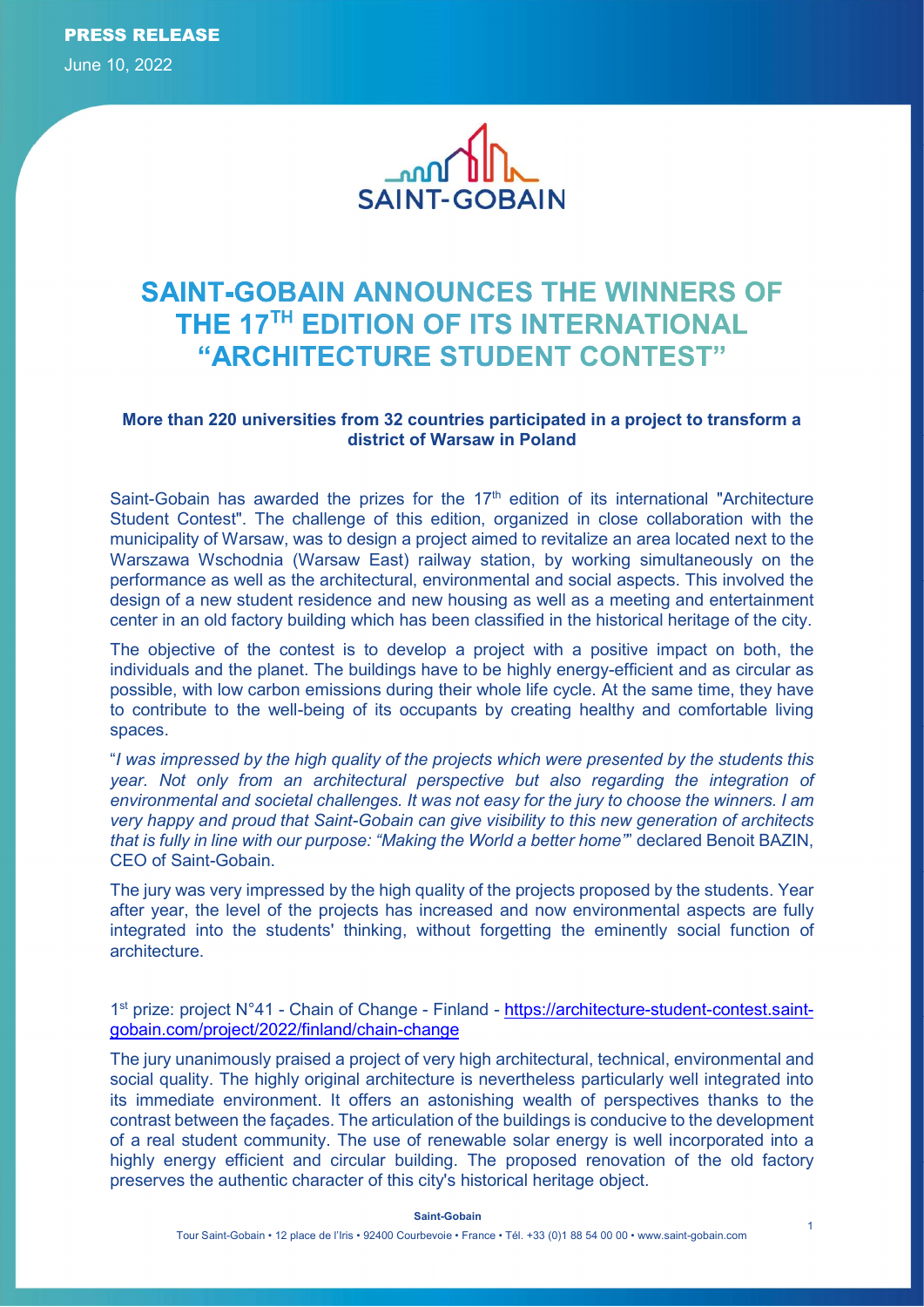

2<sup>nd</sup> prize and student prize<sup>1</sup> - project N°12 - Rust Green - Latvia - https://architecture-studentcontest.saint-gobain.com/project/2022/latvia/rust-green

This project, which is also perfectly integrated into its environment, develops a very special, original and warm atmosphere thanks to the materials chosen, both for the exterior and the interior spaces. The project remains on a human scale and responds particularly well to the needs of all its publics, whether the occupants of the buildings or the inhabitants of the neighborhood; it stands out for the balance found between the built and natural elements and the smart taking into account of environmental considerations.

3<sup>rd</sup> prize - project N°27 - Botanic Frame - Poland - https://architecture-student-contest.saintgobain.com/project/2022/poland/botanic-frame

This project integrates very well into its environment both aesthetically and by its physical openness to the neighborhood. Designed to facilitate the life of the student community with a special focus on sports activities, the project allows for easy access from all sides to an attractive green park, including original solutions to reduce air pollution.

Special Jury Prize - project N°52 - Econtainer Student Living - Mexico - https://architecturestudent-contest.saint-gobain.com/project/2022/mexico/econtainer-student-living

The jury particularly appreciated the narrative developed by the students around their project, establishing an interesting link between the history of Poland, the circularity and the location of the project. The project has a very particular aesthetic, yet manages to integrate well into the environment, particularly through the easy circulation to and from the site.

Created in 2004, this competition, aimed primarily at architecture, engineering and design students, is designed to highlight the expertise of students around a project based on the real needs of a neighborhood or city, using Saint-Gobain's sustainable construction approach to create living spaces that respect the planet and the well-being of residents. For the first time the students calculated the environmental impacts by using a life cycle analysis tool provided by our partner OneCLickLA.

## **AROUT SAINT-GORAIN**

 $\overline{a}$ 

Worldwide leader in light and sustainable construction, Saint-Gobain designs, manufactures and distributes materials and services for the construction and industrial markets. Its integrated solutions for the renovation of public and private buildings, light construction and the decarbonization of construction and industry are developed through a continuous innovation process and provide sustainability and performance. The Group's commitment is guided by its purpose, "MAKING THE WORLD A BETTER HOME".

€44.2 billion in sales in 2021 166,000 employees, locations in 75 countries Committed to achieving Carbon Neutrality by 2050

<sup>1</sup> The student prize is awarded by the other student teams participating in the competition